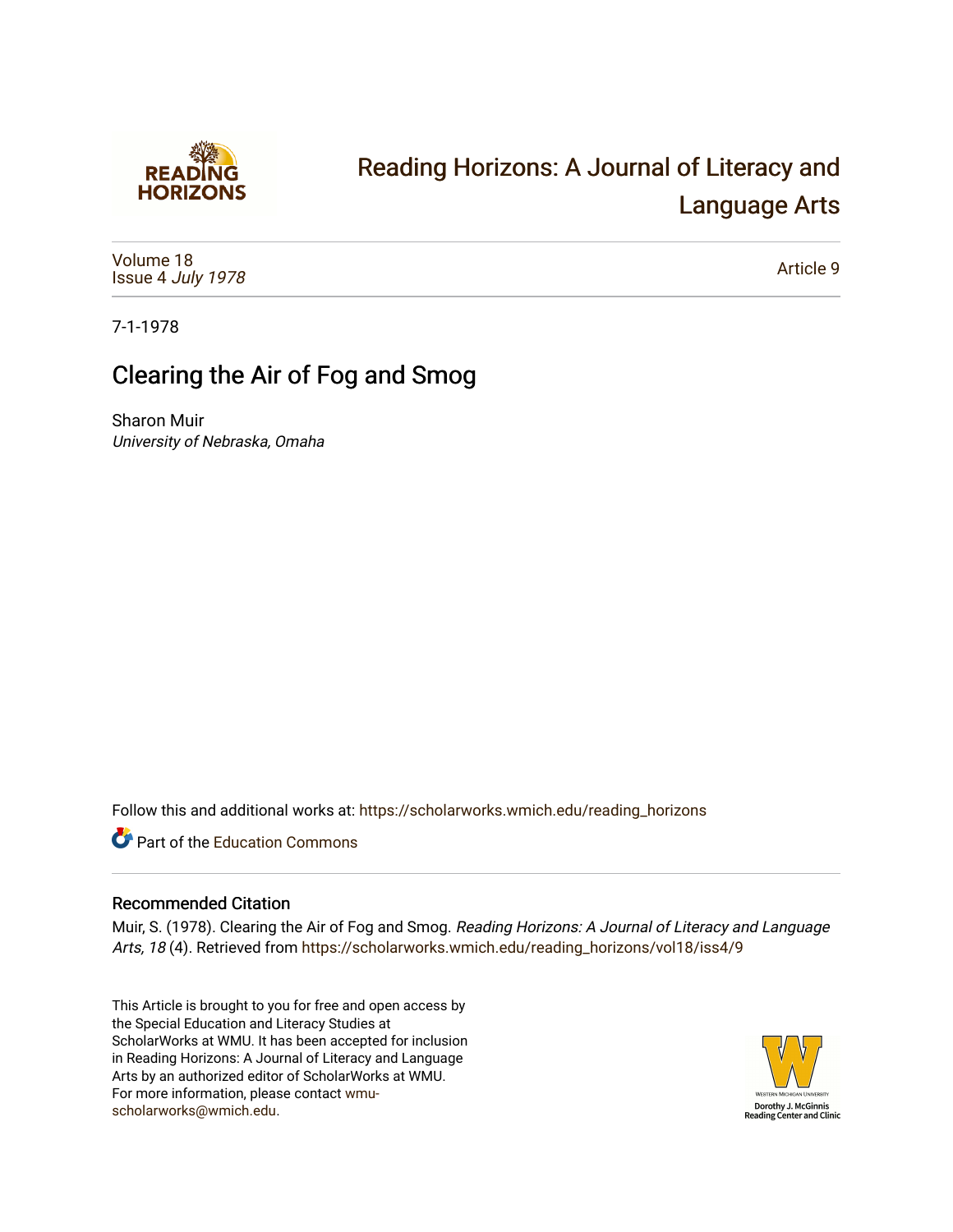### *CLEARING THE AIR OF* **CLEARING THE AIR OF**  *FOG AND SMOG* FOG AND SMOG

### *Sharon Muir Sharon Muir*

#### *ASSISTANT PROFESSOR, UNIVERSITY OF NEBRASKA AT OMAHA* ASSISTANT PROFESSOR, UNIVERSITY OF NEBRASKA AT OMAHA

The purpose of a readability formula is to produce a number or number range which approximates the achievement level required of a reader in range which approximates the achievement level required of a reader in order to comprehend a written passage. A useful formula, especially to the order to comprehend a written passage. A useful formula, especially to the classroom teacher, is one which is easily computed and which accurately classroom teacher, is one which is easily computed and which accurately predicts the needed reading ability. Two formulas which have appeared in predicts the needed reading ability. Two formulas which have appeared in recent years, the Fog Index and the SMOG Grade, are easily applied. But recent years, the Fog Index and the SMOG Grade, are easily applied. But are they accurate? are they accurate?

Robert Gunning's Fog Index, while more complicated than the SMOG Robert Gunning's Fog Index, while more complicated than the SMOG to compute, is nevertheless relatively easy. It has three basic steps. 1) Select a set of consecutive sentences ending with the complete sentence nearest  $100\,$ words and compute the average number of words per sentence to the words and compute the average number of words per sentence to the nearest tenth. 2) Compute the percentage of "hard words," i.e., words of nearest tenth. 2) Compute the percentage of "hard words," i.e., words of three or more syllables **excluding** proper nouns and proper adjectives, three or more syllables *excluding* proper nouns and proper adjectives, compounds made from short, easy words and verb forms made three compounds made from short, easy words and verb forms made three syllables by adding **-ed** or **-es.** 3) Add the average number of words per syllables by adding *-ed* or *-es.* 3) Add the average number of words per sentence to the percentage of "hard words" and multiply that sum by **A.1** sentence to the percentage of "hard words" and multiply that sum by .4. <sup>1</sup> One study of the index reported high correlation to the Flesch formula.<sup>2</sup> Correlations, however, do not seem to be the appropriate statistics for Correlations, however, do not seem to be the appropriate statistics for judging a formula's accuracy. Rather, simple description reveals the judging a formula's accuracy. Rather, simple description reveals the frequency with which one formula produces the same readability level as frequency with which one formula produces the same readability level as another formula. another formula.

The major appeal of the SMOG Grade lies in its simplicity. One can The major appeal of the SMOG Grade lies in its simplicity. One can literally compute it mentally. Three ten-sentence passages are selected, literally compute it mentally. Three ten· sentence passages are selected, each from the beginning, middle and end of a book. Allwords of three or each from the beginning, middle and end of a book. All words of three or more syllables, as read orally in context, are counted. The nearest square more syllables, as read orally in context, are counted. The nearest square root of the polysyllabic word count is added to the constant 3 and the resulting figure is a grade level designation.<sup>3</sup> The formula is unique in that it abandons the traditional syllable count, a factor employed by most it abandons the traditional syllable count, a factor employed by most formulas to represent complexity. Instead, it substitutes a mathematical formulas to represent complexity. Instead, it substitutes a mathematical manipulation - the square root. Its originator, McLaughlin, fails to explain

<sup>1</sup>Robert Gunning, **The Technique of Clear Writing,** revised edition (New York: <sup>I</sup>Robert Gunning, *The Technique of Clear Wn'ting,* revised edition (New York: McGraw-Hill, 1968), 38-39.

<sup>2</sup>Warren S. Blumenfeld and Barry M. Justice, "Six Replicated Investigations of the <sup>2</sup>Warren S, Blumenfeld and Barry M, Justice, "Six Replicated Investigations of the Relationship between Fleschand Gunning Reading Indices," **Perceptual and MotorSkills,** Relationship between Flesch and Gunning Reading Indices," *Perceptual and MotorSkz'lls,* XL (February, 1975), 110. XL (February, 1975), 110,

<sup>3</sup>G. Harry McLaughlin, "SMOG Grading -A New Readability Formula," **Journal of** 3 G, Harry McLaughlin, "SMOG Grading--A New Readability Formula," *Journal of*  **Reading** (May, 1969), 639-646. *Readlng* (May, 1969),639-646,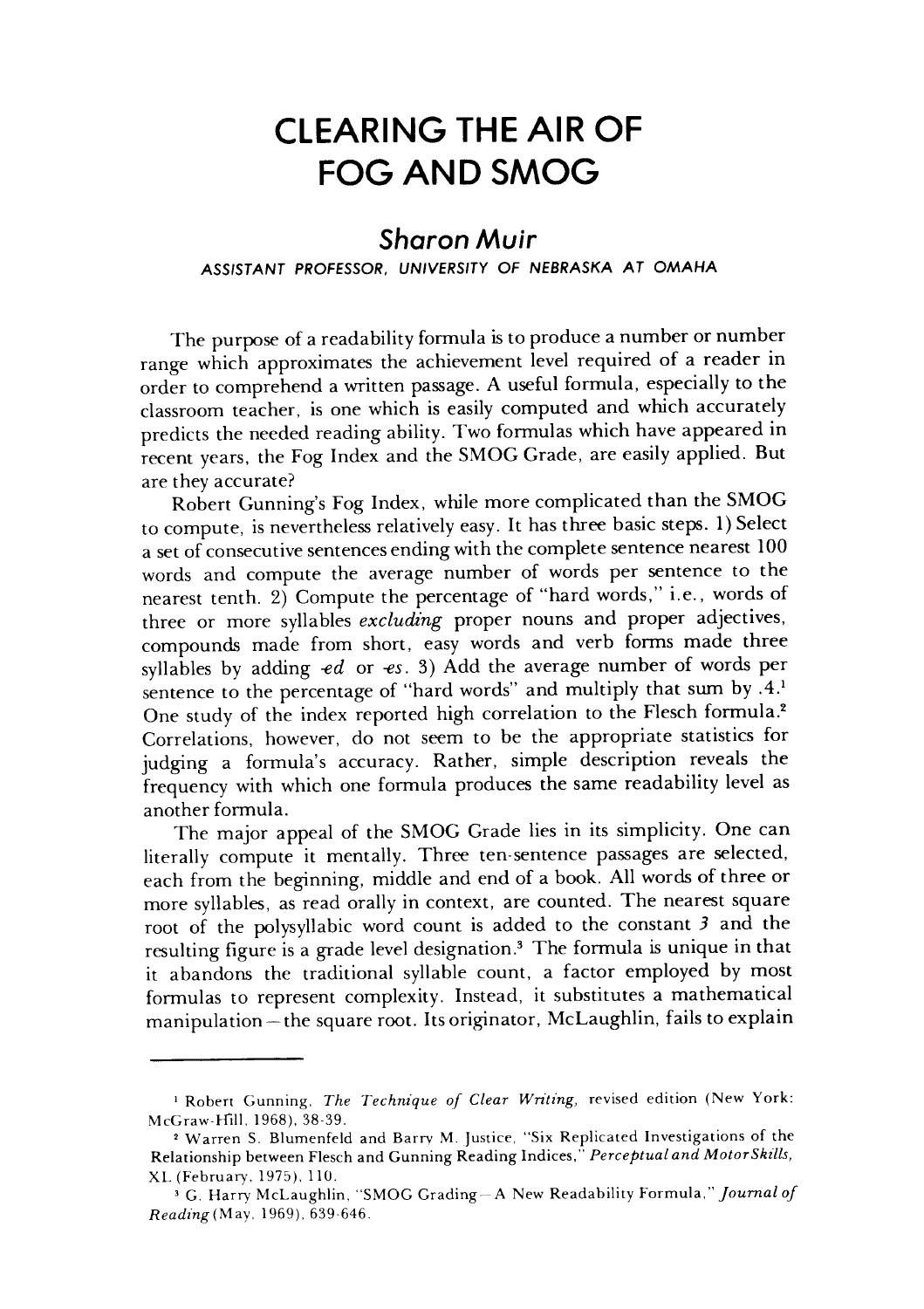#### TABLE <sup>1</sup> TABLE 1

|                 | Intended<br>Grade  | Dale-   |     | <b>SMOG</b> |                 |                 |                         |
|-----------------|--------------------|---------|-----|-------------|-----------------|-----------------|-------------------------|
| Book            | Level              | Chall   | Fog | $+3$        | $+2$            | $+1$            | $+0$                    |
| A               | $4 - 7$            | $5 - 6$ | 8.0 | 7           | 6               | $\overline{5}$  | 4                       |
| B               | $4 - 7$            | $5 - 6$ | 6.1 | 7           | 6               | $\frac{5}{2}$   | 4                       |
| $\mathbf C$     | $4 - 6$            | $5 - 6$ | 7.6 | 8           | $\overline{7}$  | $\frac{6}{ }$   | $\overline{5}$          |
| D               | $3 - 5$            | $5 - 6$ | 7.7 | 7           | 6               | $\overline{5}$  | $\boldsymbol{4}$        |
| E               | 6                  | $5 - 6$ | 7.2 | 9           | 8               | $\overline{7}$  | 6                       |
| $\mathbf F$     | 5                  | $7 - 8$ | 8.7 | 10          | 9               | $\frac{8}{5}$   | $\overline{7}$          |
| G               | 5                  | $5 - 6$ | 8.2 | 9           | 8               | 7               | $\sqrt{6}$              |
| H               | 5                  | $5 - 6$ | 6.1 | 7           | 6               | $\overline{5}$  | $\overline{\mathbf{4}}$ |
| I               | 6                  | $7 - 8$ | 9.9 | 10          | 9               | $\bf{8}$        | $\overline{7}$          |
| J               | 5                  | $5 - 6$ | 7.3 | 8           | 7               | $6 \overline{}$ | $\overline{5}$          |
| K               | 4                  | $5 - 6$ | 7.3 | 7           | $6 \overline{}$ | $\frac{5}{2}$   | 4                       |
| L               | $\overline{4}$     | $5 - 6$ | 7.5 | 8           | $7\phantom{.0}$ | $6\phantom{.}6$ | $\mathbf{5}$            |
|                 | Times in agreement |         |     |             |                 |                 |                         |
| with Dale-Chall |                    |         | 3   | $\bf{0}$    | 5               | 10              | 7                       |

#### GRADE LEVELS OF TWELVE INTERMEDIATE BOOKS GRADE LEVELS OF TWEL VE INTERMEDIATE BOOKS BY SIX READABILITY FORMULAS OR VARIATIONS BY SIX READABILITY FORMULAS OR VARIATIONS

Underlined scoresare in exact agreement with Dale-Chall. Underlined scores are in exact agreement with Dale-Chall.

ratio. It produced the same grade level as Dale-Chall in five of six cases.'

Miller and Legerski, **op. cit.,** p. 190 'Miller and Legerski. *op. cit.,* p. 190

why a reader's ability to comprehend polysyllabic words increases why a reader's ability to comprehend polysyllabic words increases geometrically.4 geometrically.4

SMOG tends to inflate the readability of a selection when compared to the level generated by other formulas. Miller and Legerski found that it the level generated by other formulas. Miller and Legerski found that it overestimated the mean score of five formulas about half of the time.<sup>5</sup> In defense of SMOG, McLaughlin argues that it reflects the level at which one defense of SMOG, McLaughlin argues that it reflects the level at which one

 $^4$  According to the formula, a fourth grade reader can handle only 1 polysyllabic word in 30 sentences, a fifth grader - 4 polysyllabic words, a sixth grader - 9, a seventh grader<br>- 16, and so on until a twelfth grader can manage 81 polysyllabic words. - 16. and so on until a twelfth grader can manage 81 polysyllabic words.

<sup>5</sup>Wilma H. Miller and Michael Legerski, "Do Various Readability Formulas Give 5 Wilma H. Miller and Michael Legerski. "Do Various Readability Formulas Give Similar Results," **Minnesota Reading Quarterly,** XVI (May, 1972), 189. Similar Results." *Minnesota Reading Quarterly,* XVI (May. 1972).189.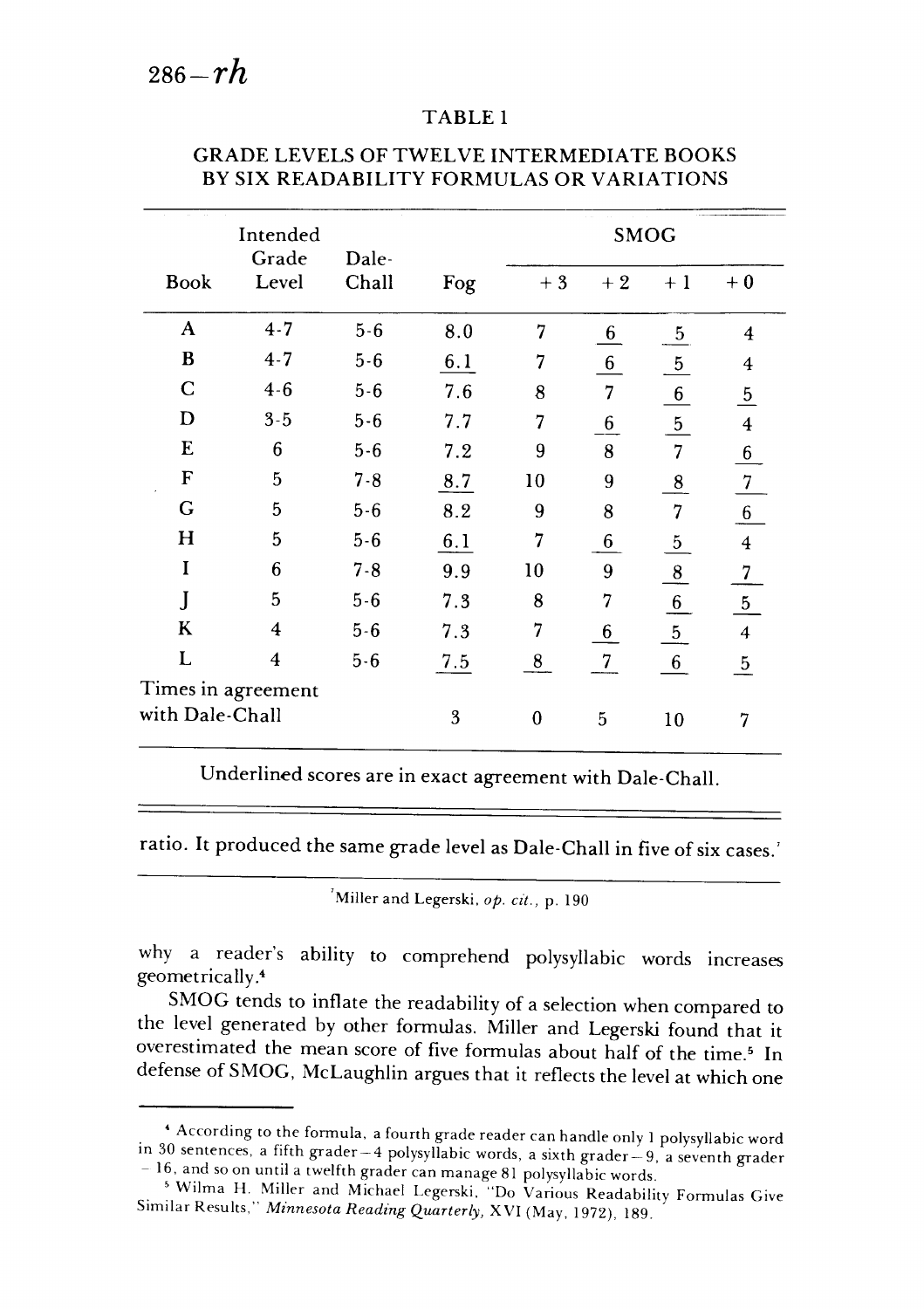can read a passage with "total comprehension." He cites other formulas as predicting "suitability" or the level at which one can "read with un predicting "suitability" or the level at which one can "read with understanding," but not with total comprehension.6 derstanding," but not with total comprehension.6

Dr. McLaughlin is a professor of journalism. Perhaps reading educators Dr. McLaughlin is a professor of journalism. Perhaps reading educators ought to concern themselves **withtotal** comprehension. But, since formulas ought to concern themselves with *total* comprehension. But, since formulas based on "suitability" and "understanding" are functional for classroom based on "suitability" and "understanding" are functional for classroom use, another alternative is to modify the SMOG formula so that it computes use, another alternative is to modify the SMOG formula so that it computes a reading level comparable to that generated by other formulas. Colleagues a reading level comparable to that generated by other formulas. Colleagues have suggested informally adjusting SMOG by using the constant **2** instead have suggested informally adjusting by the constant 2 instead of the constant 3. This study compares the original SMOG formula and three variations, each using decreasing constants $-2$ , 1, and  $\theta$  .

The basic question of the study is: are Fog, SMOG, or any variations of The basic question of the study is: are Fog, SMOG, or any variations of SMOG accurate predictors of readability? Comparison was made to the SMOG accurate predictors of readability? Comparison was made to the Dale-Chall, a formula commonly used in readability research. Each for Dale-Chall, a formula commonly used in readability research. Each formula was applied to selections from twelve books commonly used with mula was applied to selections from twelve books commonly used with children in the intermediate grades. The formulas were computed in children in the intermediate grades. The formulas were computed independently by the author and by a graduate assistant, Cameron Lind, for dependently by the author and by a graduate assistant, Cameron Lind, for accuracy. Table 1 reports the results of the five formulas.

The Fog Index produced a level equal to the Dale-Chall in three of The Fog Index produced a level equal to the Dale-Chall in three of twelve cases. The original SMOG exceeded the Dale-Chall in all instances. twelve cases. The original SMOG exceeded the Dale-Chall in all instances.  $SMOG + 2$  was an accurate predictor five of twelve times;  $SMOG + 1$ predicted accurately ten times in twelve; and  $SMOG + 0$  predicted the Dale-Chall in seven of twelve cases. Dale-Chall in seven of twelve cases.

The most likely predictor appears to be the SMOG variation which The most likely predictor appears to be the SMOG variation which substitutes the constant  $I$  in place of the original constant  $3$ . That variant, when applied to Miller and Legerski's data, supports the same ratio. It when applied to Miller and Legerski's data, supports the same ratio. It produced the same grade level as Dale-Chall in five of six cases.7 produced the same grade level as Dale-Chall in five of six cases. <sup>7</sup>

Precision is important in formal research but lesssignificant in informal Precision is important in formal research but less significant in informal situations. Neither the Fog Index nor the original SMOG Grade, when situations. Neither the Fog Index nor the original SMOG Grade, when compared to the Dale-Chall, appear to be sufficient for either purpose. The compared to the Dale-Chall, appear to be sufficient for either purpose. The SMOG variation which substitutes the constant **1,** however, may prove to be SMOG variation which substitutes the constant 1, however, may prove to be useful to teachers, particularly when informally assessing readability of useful to teachers, particularly when informally assessing readability of library books for individualized reading or when analyzing the difficulty of library books for individualized reading or when analyzing the difficulty of one's own written material —tests, worksheets, learning center directions, one's own written material-tests, worksheets, learning center directions, and the like. and the like.

#### REFERENCES REFERENCES

Blumenfeld, Warren S. and Barry M. Justice, "Six Replicated Blumenfeld, Warren S. and Barry M. Justice, "Six Replicated Investigations of the Relationship between Flesch and Gunning Reading Investigations of the Relationship between Flesch and Gunning Reading Indices," **Perceptual and Motor Skills,** XL (February, 1975), 110. Indices," *Perceptual and Motor Skz'lls)* XL (February, 1975),110.

<sup>&</sup>lt;sup>6</sup> G. Harry McLaughlin, "Clearing the SMOG," *Journal of Reading* (December, 1969), 211. 1969).211.

<sup>&</sup>lt;sup>7</sup> Miller and Legerski, *op. cit.*, p. 190.